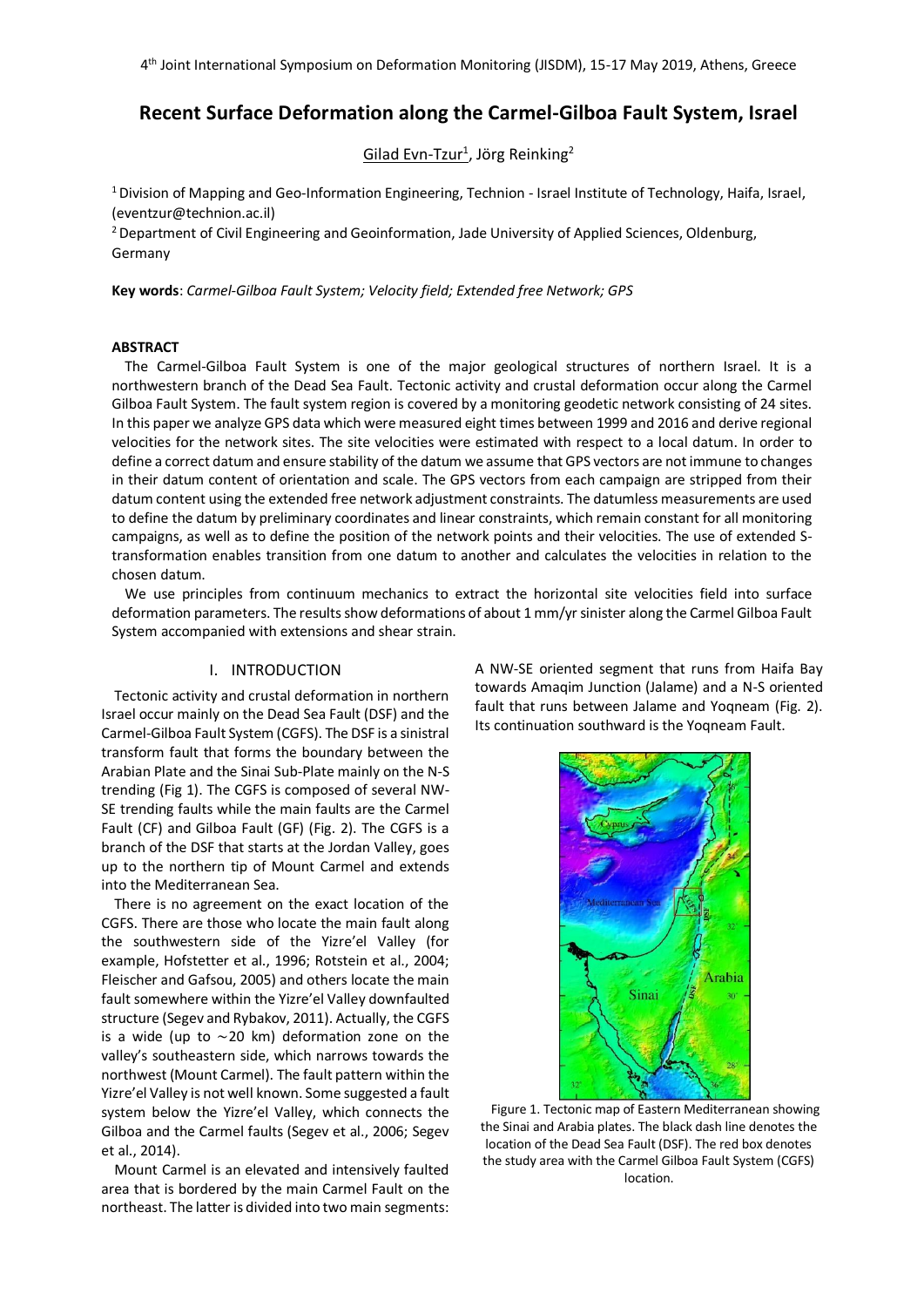In this study we implement the extended free network adjustment constraints solution (Even-Tzur, 2011) to calculate the velocities of 24 sites that were measured eight times between 1999 and 2016 using GPS. The outcome is a velocity field covering the Carmel Fault region. Since the accuracy of vertical position is low relative to horizontal position, we only estimated the horizontal site velocities. The local datum is taken into account by extended similarity transformation (Even-Tzur, 2012), that allows for transforming the coordinates of network sites to any desired datum.



Figure 2. The digital elevation map of the study area with the location of the Carmel Gilboa Fault System and GPS sites used in this analysis. Blue squares: APN sites. Black circles: G1 sites. Red triangles: CR sites. The Blue line denote the Galilee datum points. The Azure line denote the tested points.

# II. THE GPS NETWORK, CAMPAIGNS AND DATA PROCESSING

The CGFS region is covered by a geodetic monitoring network, consisting of 24 sites (Fig. 2) that were measured in 1999, 2006, 2009, 2010, 2011, 2012, 2014 and 2016 by means of GPS. The network that was used to determine the velocity field consists of three parts that are combined in observation and analysis: The Carmel network, the G1 network and three sites of the Israeli network of permanent GNSS sites (APN, Active Permanent Network). The Carmel network (CR) was established in 1990 to monitor horizontal movements in the Carmel region. Today the network is composed of 11 points (Fig. 2, red triangles). The network points were marked, without any exception, on exposed and solid bedrock. The G1 network was designed and established in the beginning of the 1990s with the intention of monitoring crustal deformation and serving as the major control network in Israel. The marks were built according to high technical specifications to ensure their geotechnical stability. Ten G1 sites were measured (Fig. 2, black circles), two of them are located close to two sites of CR, enabling a double check of the resulting site velocities. Additionally, data from four sites (ELAT, RAMO, TELA KATZ, BSHM, KABR and GILB) of the Israeli network of permanent GPS sites (APN) and three supplementary IGS sites (NICO, ANKR and ZECK) are included in the GPS analysis. Three of the APN sites (Fig. 2, blue squares) are in the vicinity of the network and therefore are incorporated in the deformation analysis. One of the sites (BSHM) is close to another CR network site.

The non-permanent sites were occupied using tripods for the CR network sites while the G1 network sites were measured using special centering devices, which allow an easier setup of the antenna. All sites were occupied at least twice in each campaign with observation time spans of 4 h for the 1999 campaign and 8 h for all the other campaigns (2006 until 2016). In all campaigns dual-frequency receivers were used. In 1999 and 2006 campaigns choke ring antennas were used along with geodetic antennas, since 2009 choke ring antennas were used exclusively.

In total, GPS data from 31 sites were incorporated into the analysis process. The GPS data analysis was done using the Bernese GNSS Software Version 5.2 (Dach et al., 2015). All campaigns were processed using precise ephemeris, EOPs and absolute antenna phase center variations with respect to IGS08 (http://igscb.jpl.nasa.gov). To ensure the consistency of all campaign solutions we introduced the IGS coordinates from the weekly solution for IGS stations as approximate coordinates. The datum was defined by loose constraints of the IGS site coordinates. This reduced the influence of possible seasonal variations of site coordinates which are not covered by linear IGS velocities.

# III. VELOCITY FIELD ESTIMATION

The site velocities can be estimated only if the datum of the network has not been changed between measurement epochs. The GPS vectors must be adjusted so that the datum will remain undisturbed throughout the measurement campaigns. Usually we assume that GPS vectors define the network datum components of orientation and scale. Fluctuations in the GPS orbits could affect the orientation and scale between monitoring campaigns and therefore we assume that GPS vectors are not immune to changes in their datum content. An appropriate approach is taken to prevent the inclusion of these components in the adjustment of a 4D network. If not, the result will be an inevitable mixture between the deformation parameters and the datum components of the GPS vectors.

In this study, in each monitoring campaign the GPS vectors are incorporated into a network by utilizing only the sterilized vectors from extended free network adjustment constraints. Based on the datumless sets of coordinates, the variations in the network geometry can be modelled by means of a physical model without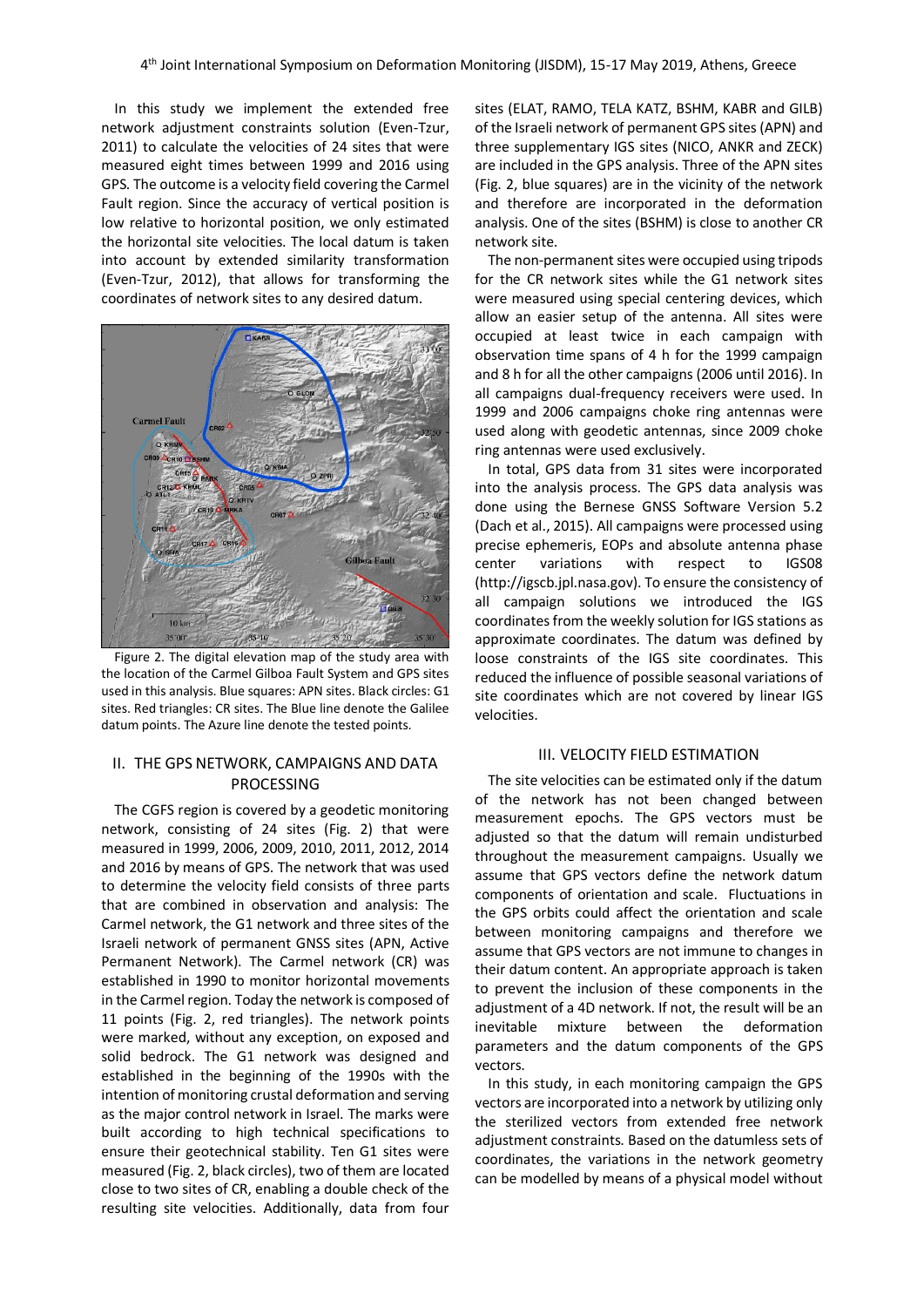the influence of a datum definition inherent in geodetic measurements.

The outcome of the Bernese GPS software is a minimal constrained solution of the network points and their variance-covariance matrix for each monitoring campaign, referring to a conventional terrestrial coordinate system. By applying the extended S-Transformation to the eight monitoring campaigns, we can strip the datum content of scale and orientations from the GPS vectors and estimate a velocity field free of negative effects of those factors. The extended S-Transformation was used to transform the vector of velocities ( $\dot{x}$ ) and its covariance matrix to a solution which is based on the network's datum definition, a datum which is based on a group of stable points. Congruency testing is performed to determine the stable datum points (for details see Even-Tzur and Reinking, 2013).

### IV. DEFORMATION ANALYSIS

In two-dimensional analysis of the point velocity field we are able to compute in total six parameters of an affine transformation: the two parameters of the velocity of the network's barycenter  $(\dot{x}$   $\dot{y})$ , the rotation parameter  $(r_z)$  and the deformation rate tensor, which is composed of the scale factors of the two axes  $(d_{xx}^{t-d} - d_{yy}^{t})$  and the angle between them  $(d_{xy})$  . The parameters gather in vector g as:

$$
g=\begin{bmatrix} \overline{x} & \overline{y} & r_z & d_{xx}^1 & d_{yy}^1 & d_{xy} \end{bmatrix}^T
$$
 (1)

The scale factors present the extensions in the directions of the Cartesian coordinate axes, and the angle between them is the appropriate shearing strain.

We introduce a matrix B with the following composition:

$$
B=\begin{bmatrix} 1 & 0 & y_1 & x_1 & 0 & y_1 \\ 0 & 1 & x_1 & 0 & y_1 & x_1 \\ . & . & . & . & . & . \\ 0 & 1 & x_u & 0 & y_u & x_u \end{bmatrix}
$$
 (2)

The coordinates  $x_i$ , and  $y_i$  of point i  $(i=1,2,...u)$  are given in a Cartesian system that is parallel to the reference system and with an origin at the network's barycenter.

The velocity field of a group of points can be partitioned into a linear model  $B^T g$  and a residual vector v:

$$
\dot{x}=Bg+V\tag{3}
$$

The velocity vector  $\dot{x}$  has a cofactor matrix  $Q_{\dot{x}}$  and the vector g and its cofactor matrix  $\mathit{Q}_g\;$  are given as:

$$
g = (B^T Q_x^T B)^{-1} B^T Q_x^T \dot{x}
$$
  
\n
$$
Q_g = (B^T Q_x^T B)^{-1}.
$$
\n(4)

For a 2D network at least three non-collinear points are required to define all the elements of vector g.

It is not obligatory to estimate all the elements of vector g for a given area represented by a velocity field of some of the network points. It might be possible that only some of the parameters better describe the motion, rotation, and deformation array in a part of the area. The structure of B allows for performing a partial solution, where only part of the six possible parameters are solved with different combinations. Different sets of parameters can be assembled and tested for suitability to the area under study.

But, how can we determine what is the best set of parameters, the one which describes best the velocity field. The problem of selecting the "best" set of parameters can be solved using the Akaike's Information Criterion (AIC) (Akaike, 1974). Since in this study we deal with a small sample size, the secondorder Akaike Information Criterion (AICc) is used instead AIC (Burnham and Anderson, 2002).

AICc is defined as

$$
AICc=n \cdot ln(v^T P v) + 2u(n/(n-u-1))
$$
 (5)

where n is the number of observations,  $v<sup>T</sup>Pv$  is the weighted sum of squared residuals and u is the number of parameters. The AICc penalizes for the addition of parameters, and thus selects a model that fits well but has a minimum number of parameters. A good mathematical model is one that has the smallest AICc score.

#### V. RESULTS

Eight campaigns of horizontal coordinates and their variance-covariance matrices, observed over a period of 17 years, were obtained from the GPS analysis. The data was used to derive site velocities by extended free network adjustment constraints.

The estimation of velocity field was carried out by using the Two-Steps method with an adequate estimation of the variance factor (Even-Tzur, 2004). The first step is accomplished using the Bernese GPS software. The outcome of the software is a minimal constrained solution of the network points and their variance-covariance matrix for each monitoring campaign, referring to a conventional terrestrial coordinate system. By using the extended Stransformation we can strip the datum content of scale and orientations from the measured coordinates. The solution of the network points' plane position for each monitoring epoch and their variance-covariance matrix are used as pseudo-measurements for the solution of the second step, where in each solution different models can be tested to describe the plane position of the network points.

The extraction of deformation parameters from the horizontal site velocities field was done referring to the Galilee Datum. The network points in the Carmel region were tested. In total the tested area includes 15 points (see Fig. 2).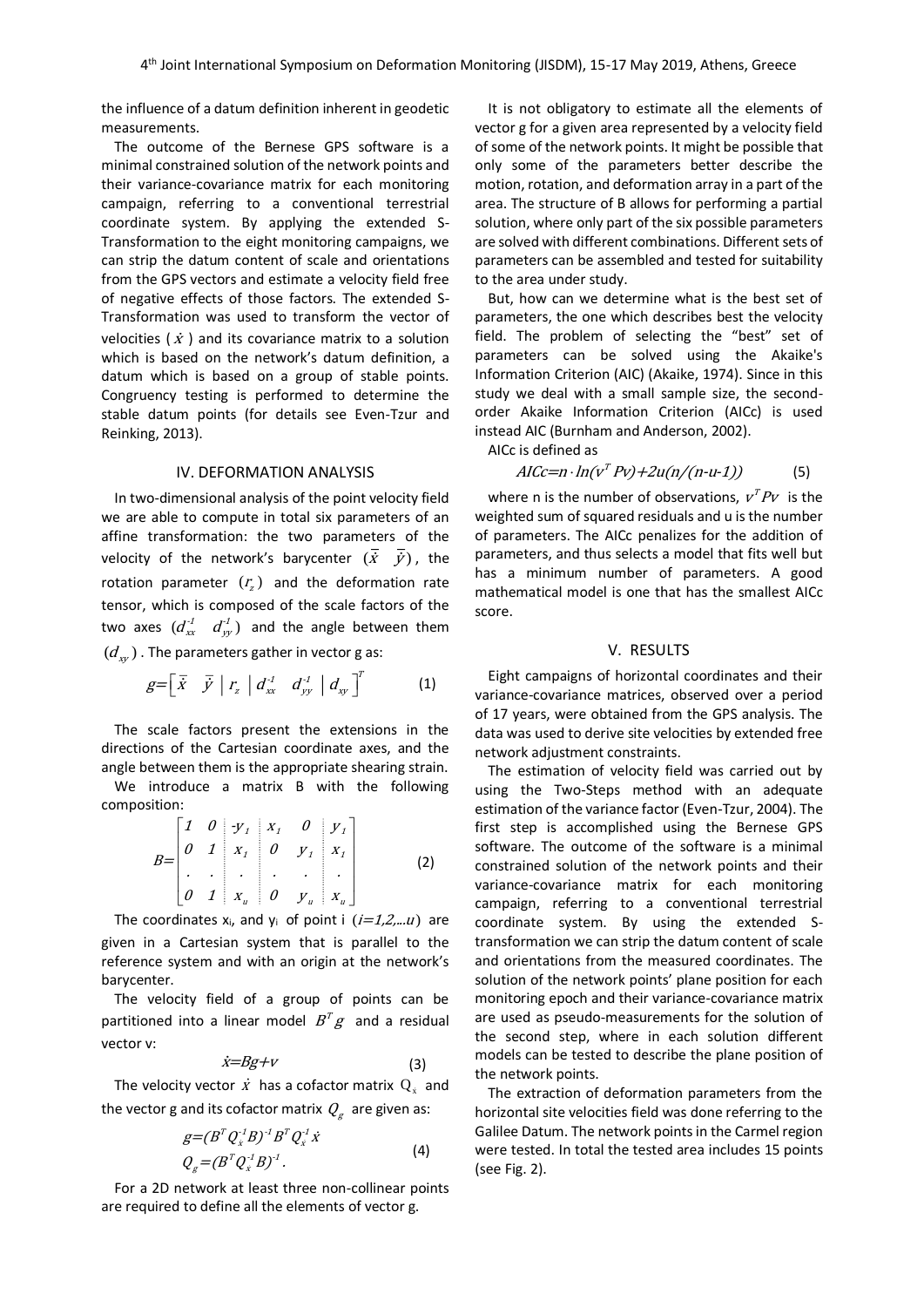|                | <b>Deformation Parameters</b> |                      |              |               |               |                |              | <b>AICc</b> |
|----------------|-------------------------------|----------------------|--------------|---------------|---------------|----------------|--------------|-------------|
| Model          | $\overline{\dot{x}}$          | $\overline{\dot{y}}$ | $r_{\rm z}$  | $d_{xx}^{-1}$ | $d_{yy}^{-1}$ | $d_{xy}^{-1}$  | $d_{xy}$     | score       |
| (c)            | [mm/yr]                       | [mm/yr]              | $10^{-8}$    | $10^{-8}$     | $10^{-8}$     | $10^{-8}$      | $10^{-8}$    |             |
|                |                               |                      | [rad/yr]     | [1/yr]        | [1/yr]        | $[1/\gamma r]$ | [rad/yr]     |             |
| $\mathbf{1}$   | $\checkmark$                  | $\checkmark$         |              |               |               |                |              | 149.6       |
| $\overline{2}$ | $\checkmark$                  | $\checkmark$         | $\checkmark$ |               |               |                |              | 148.6       |
| 3              | $\checkmark$                  | $\checkmark$         |              |               |               |                | $\sqrt{}$    | 142.9       |
| 4              | $\checkmark$                  | $\checkmark$         |              |               |               | $\checkmark$   |              | 150.2       |
| 5              | $\checkmark$                  | $\checkmark$         | $\checkmark$ |               |               | $\checkmark$   |              | 149.0       |
| 6              | $\checkmark$                  | $\checkmark$         |              | $\checkmark$  | $\checkmark$  |                |              | 152.6       |
| 7              | $\checkmark$                  | $\checkmark$         | $\checkmark$ |               |               |                | $\checkmark$ | 145.2       |
| 8              | $-0.63$                       | 0.21                 |              |               |               | 3.7            | 4.2          | 139.2       |
|                | ±0.19                         | ±0.16                |              |               |               | ±0.9           | ±0.6         |             |
| 9              | $\checkmark$                  | $\sqrt{}$            | $\checkmark$ | $\checkmark$  | $\checkmark$  |                |              | 151.8       |
| 10             | $\checkmark$                  | $\checkmark$         |              | $\checkmark$  | $\checkmark$  |                | $\checkmark$ | 142.0       |
| 11             | $\checkmark$                  | $\checkmark$         | $\checkmark$ |               |               | $\checkmark$   | $\checkmark$ | 141.9       |
| 12             | $\checkmark$                  | $\checkmark$         | $\checkmark$ | $\checkmark$  | $\checkmark$  |                | $\checkmark$ | 145.0       |

Table 1. The surface deformation parameters that compose each set and its AICc score for the Carmel tested area.

In order to define the best set of parameters, the one which describes best the velocity field, various sets of parameters were composed. The six parameters of vector g (Eq. 1) were used to create 12 sets of parameters. The deformation parameters that compose each set are presented in Table 1. The best model was determined by AICc which penalizes for the addition of parameters, and thus selects a model that fits well but has a minimum number of parameters. A good model is one that has the smallest AICc score. The AICc score of the 12 models for the Carmel tested area can be seen in Table 1 with the best set of parameters for each tested area. With a 5% level of significance, the velocity of the subnetworks' barycenter, scales and angle between the axes are significant.

# VI. DISCUSSION AND CONCLUSIONS

We use principles from continuum mechanics to extract the horizontal site velocities field into surface deformation parameters. The creation of an accurate and reliable velocity field is based on eight monitoring campaigns that were measured between 1999 and 2016, eight-hour measurement sessions, measuring each network point at least twice in each campaign and using sophisticated mathematical tools. The regional site velocities were estimated with respect to a local datum that was defined by a stable cluster of sites on one side of the fault by means of extended free net adjustment constraints and extended similarity transformation.

The use of AICc allowed us to choose the best model among several. The best model is defined as the one that better describes the velocity field.

The values of velocities and deformation parameters in the research area are very small as can be seen in Table 1, yet the values are significant at a 95% confidence level.

In conclusion, the results show deformations of less than 1 mm/yr sinistral along the Carmel Fault accompanied by extensions and shear strain.

#### References

- Akaike, H., 1974. A new look at the statistical model identification. IEEE transactions on automatic control, 19 (6), 716–723.
- Burnham, K.P. and Anderson, D.R., 2002. Model Selection and Multimodel Inference: A Practical-Theoretic Approach, 2nd Ed. Springer, New York, 496 p.
- Dach, R., Lutz, S., Walser, P., Fridez, P., 2007. Bernese GNSS Software Version 5.2. Astronomical Institute, University Bern, http://www.bernese.unibe.ch/docs/DOCU52.pdf.
- Even-Tzur, G., 2004. Variance Factor Estimation for Two-Step Analysis of Deformation Networks. Journal of surveying engineering. Journal of Surveying Engineering, 130(3):113- 118.
- Even-Tzur, G., 2011. Deformation Analysis by Means of Extended Free Network Adjustment Constraints, Journal of Surveying Engineering 137, 47–52.
- Even-Tzur, G., 2012. Extended S-Transformation as a Tool for Deformation Analysis, Survey review 44, 315–318.
- Even-Tzur, G. and Reinking, J., 2013. Velocity field across the Carmel fault calculated by extended free network adjustment constraints. Journal of Applied Geodesy, 7(2), pp.75-82.
- Fleischer, L. and Gafsou, R., 2005. Structural map on top Judea Group. In: Hall, J.K., Krasheninnikov, V.A., Hirsch, F., Benjamini, Ch., Flexer, A. (eds.), Geological Framework of the Levant, Plates (Plate V). Historical Productions-Hall, Jerusalem.
- Hofstetter, A., van Eck, T., Shapira, A., 1996. Seismic activity along the fault branches of the Dead Sea –Jordan